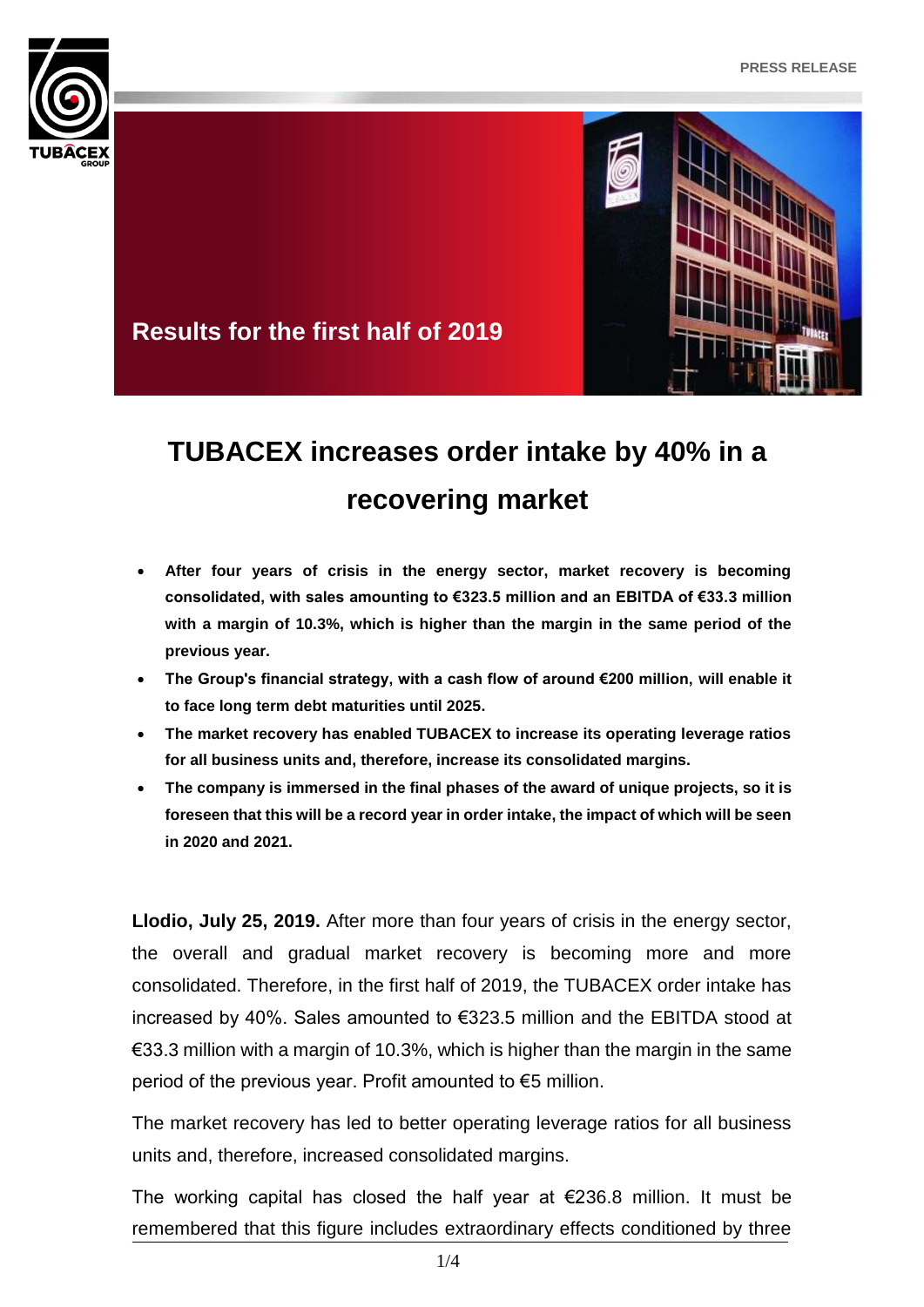

essential reasons: nickel stocks purchased at a lower value than the current market value, which provides a significant competitive advantage as it is being assigned to current projects; the pre-manufacturing of mother tubes for the umbilical tube sector which has increased competitiveness and reduced delivery times and hence achieved record order figures for this product; and finally, the overall increase in activity in all units of the Group.

The net financial debt amounts to €268.5 million, which is €18.3 million less than in March, and the EBITDA stands at 4.0x. The debt figure is closely linked to the working capital which is mostly sold at a net positive realization value. The working capital represents 88.2% of the debt, so the company's structural financial debt without including the working capital stands at  $\epsilon$ 31.7 million.

In this respect and as has become customary regarding the Group's financial strategy, the sound cash position close to €200 million should once again be emphasized, which will enable it to face long term debt maturities until 2025. TUBACEX expects the debt ratio to stand at between 3x and 4x by the end of the year, in order to reduce it to below 3x and hence fulfill the strategic objective in 2020.

TUBACEX is immersed in the final phases of the award of unique orders, so a second half in line with that of the first is foreseen which, along with the continued gradual market improvement, will lead to a year-end with record intakes. "We foresee that this will be a record year in order intake, the impact of which will be seen in 2020 and 2021, leading us to fulfill the objectives of our strategic plan", declared Jesús Esmorís, CEO of TUBACEX.

#### **TUBACEX by market**

In the Oil&Gas E&P sector, important projects have been activated, mainly in the Middle East. The international environment and the objective of reducing  $CO<sub>2</sub>$ emissions has increased the tendering for large gas extraction projects, which will be resolved over the forthcoming months.

Within the SURF (Subsea, Umbilicals, Risers and Flowlines) segment, TUBACEX has a record order intake for Umbilical offshore tubes, with orders for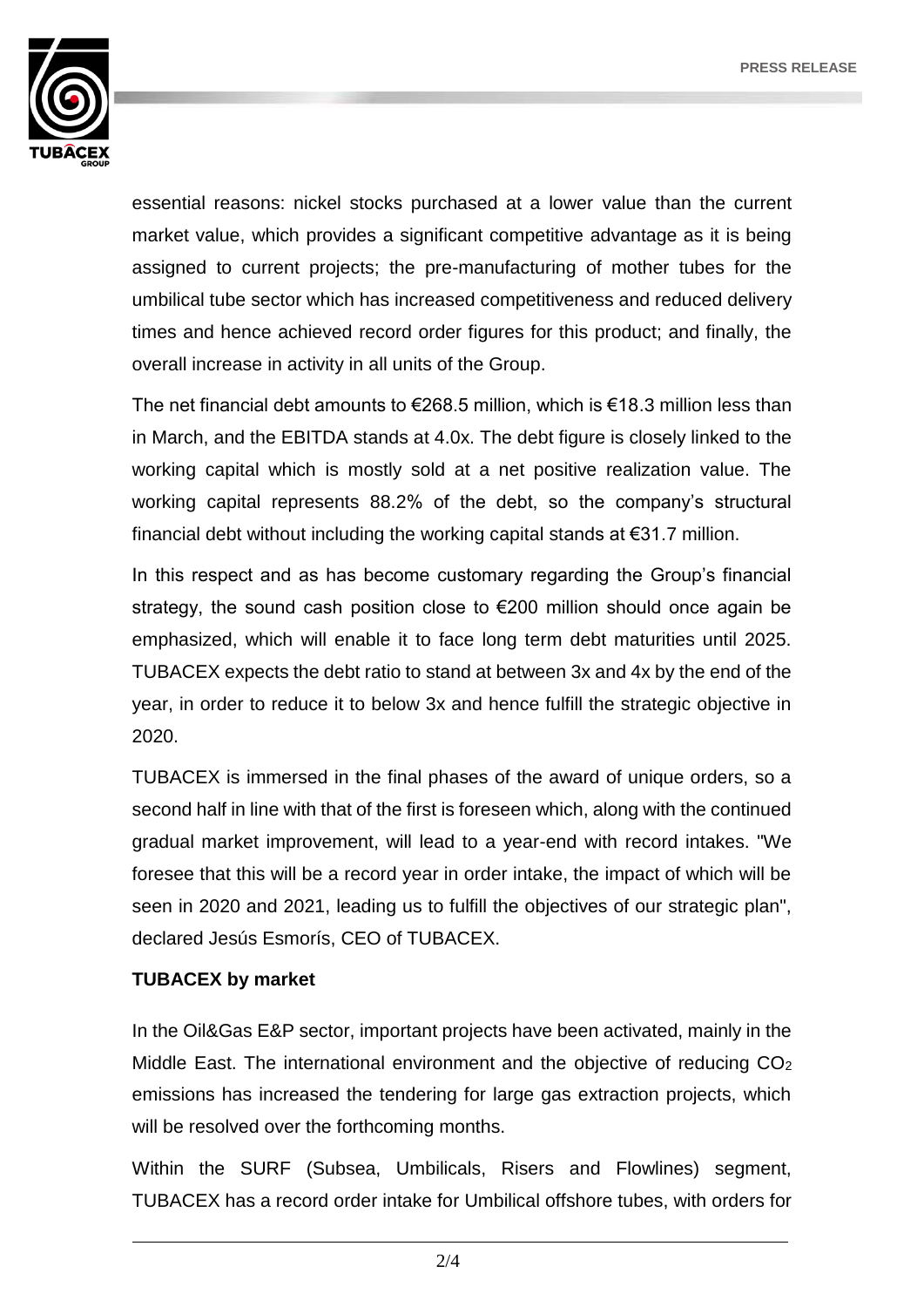

the production centers in Austria and Spain. More specifically, TUBACEX won its second largest contract in its history of umbilicals in May.

As for the power generation market, TUBACEX has positioned itself as the leading supplier of high value tubular solutions with the development of materials that address the need to increase the efficiency of these units and reduce  $CO<sub>2</sub>$ emissions.

The Mid and Downstream sector has also shown great dynamism during the first half of the year. In Downstream applications, performance has been extremely positive thanks to the final award phase of several strategic projects for the construction of new refineries and the supply of premium products for petrochemical plants. As for the Midstream market, demand has continued with its upward trend, with increased orders for offshore platforms and FPSOs and the award of significant contracts for Saudi Aramco and Petrobas. In the second half of the year, it is expected that this positive trend will continue, with good prospects particularly in Asia and the start of the construction works for various gas liquefaction plants in the USA and Russia.

From a geographic viewpoint, Asia is still the main market with 49% of sales due to its high exposure to the gas extraction and production segments as well as to power generation. As growth projections in this region remain high for the forthcoming years, TUBACEX continues to reinforce its industrial and commercial presence in this area.

#### **About TUBACEX**

TUBACEX is a multinational group with its headquarters in Alava and a global leader in the manufacture of stainless steel and high-alloyed tubular products (tubes and accessories). It also offers a wide range of services from the design of tailored solutions to installation and maintenance operations.

It has production plants in Spain, Austria, Italy, the United States, India and Thailand, as well as Saudi Arabia, Dubai and Norway through the NTS Group, worldwide service centers and sales offices in 38 countries.

The main demand segments for the tubes manufactured by TUBACEX are the oil and gas, petrochemical, chemical and power generation industries.